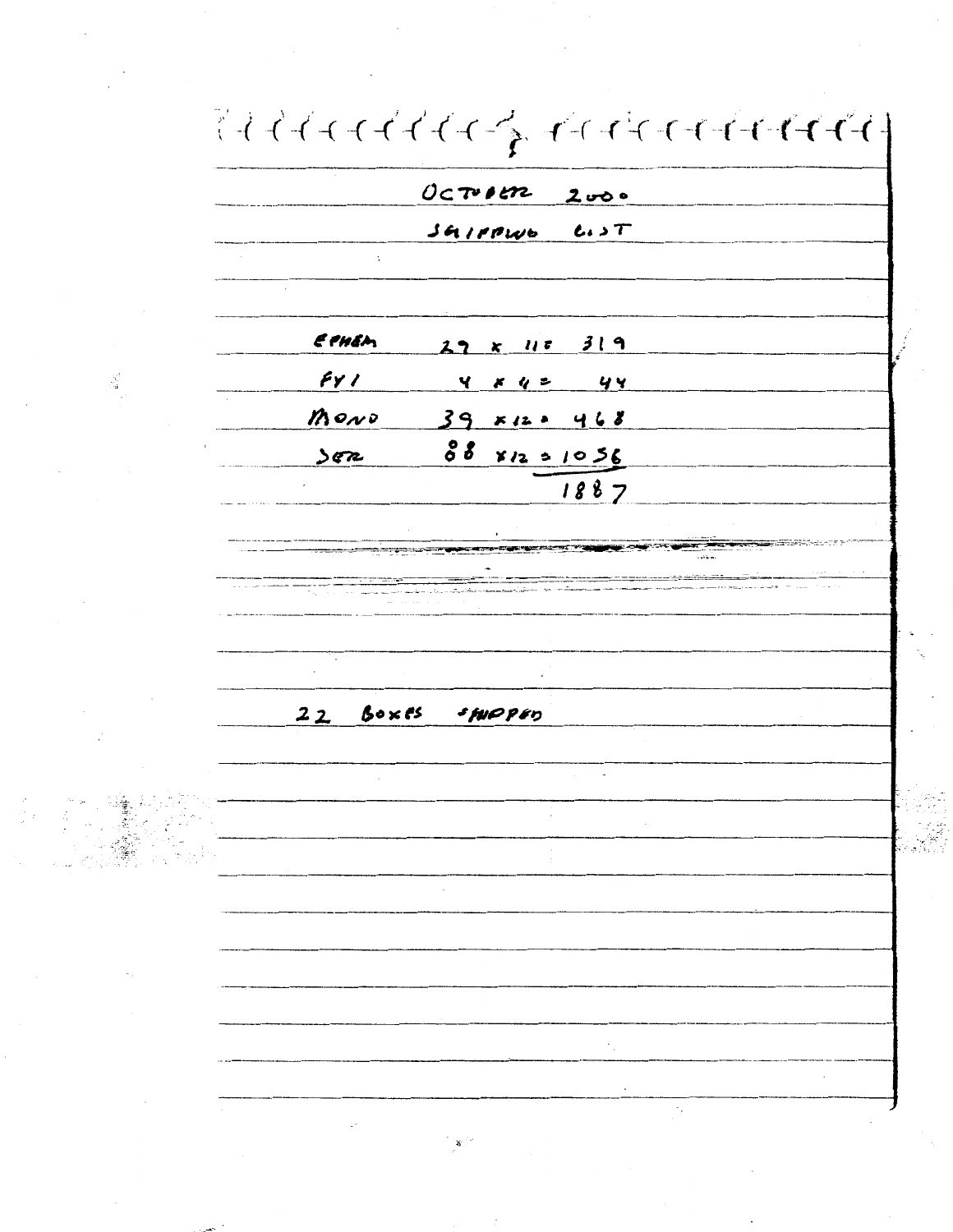# SERIALS SHIPPING LIST OCTOBER 2000

 $\tilde{\Phi}^{\pm}$  ,  $\tilde{\Phi}^{\pm}$  ,  $\tilde{\Phi}^{\pm}$ 

| A3<br>2.                  | Digest, House and Senate Bills and Resolutions. S.C. General Assembly                                                       |
|---------------------------|-----------------------------------------------------------------------------------------------------------------------------|
|                           | Final Digest 1999-2000                                                                                                      |
| A4<br>1.P57               | Post Session Report. S. C. House of Representatives                                                                         |
|                           | 2000                                                                                                                        |
| A4<br>7.E96               | Report of Expenditure from Approved Accounts, S. C. General Assembly                                                        |
|                           | 1999-2000                                                                                                                   |
| Ag8333<br>3.C46<br>n. 175 | Performance of Small Grain Varieties in South Carolina. S. C. Agricultural<br><b>Experimental Station</b>                   |
|                           | Rev. August 2000                                                                                                            |
| Ag8357<br>3.M16           | S. C. Market Bulletin. S. C. Department of Agriculture                                                                      |
|                           | October 10, 2000<br>October 19, 2000                                                                                        |
| Ar795<br>$3. A67 - 3$     | Artifacts. S. C. Arts Commission                                                                                            |
|                           | October/November/December 2000                                                                                              |
| B8595B<br>7.H47           | Historical Analysis, S. C. Budget and Control Board, Budget Division                                                        |
|                           | 2000                                                                                                                        |
| <b>B8595E</b><br>3.R38-10 | The Monthly Revenue Letter. S.C. Budget and Control Board, Board of Economic<br>Advisors                                    |
|                           | September 2000<br>October<br>2000                                                                                           |
| B8595G<br>3.582           | Success Stories, S.C. Budget and Control Board, Office of General Services                                                  |
|                           | September 2000                                                                                                              |
| B8595In<br>3.157          | Insight for Benefits Administrators, S. C. Budget and Control Board, Office of<br><b>Insurance Services</b><br>October 2000 |

 $\overline{\phantom{a}}$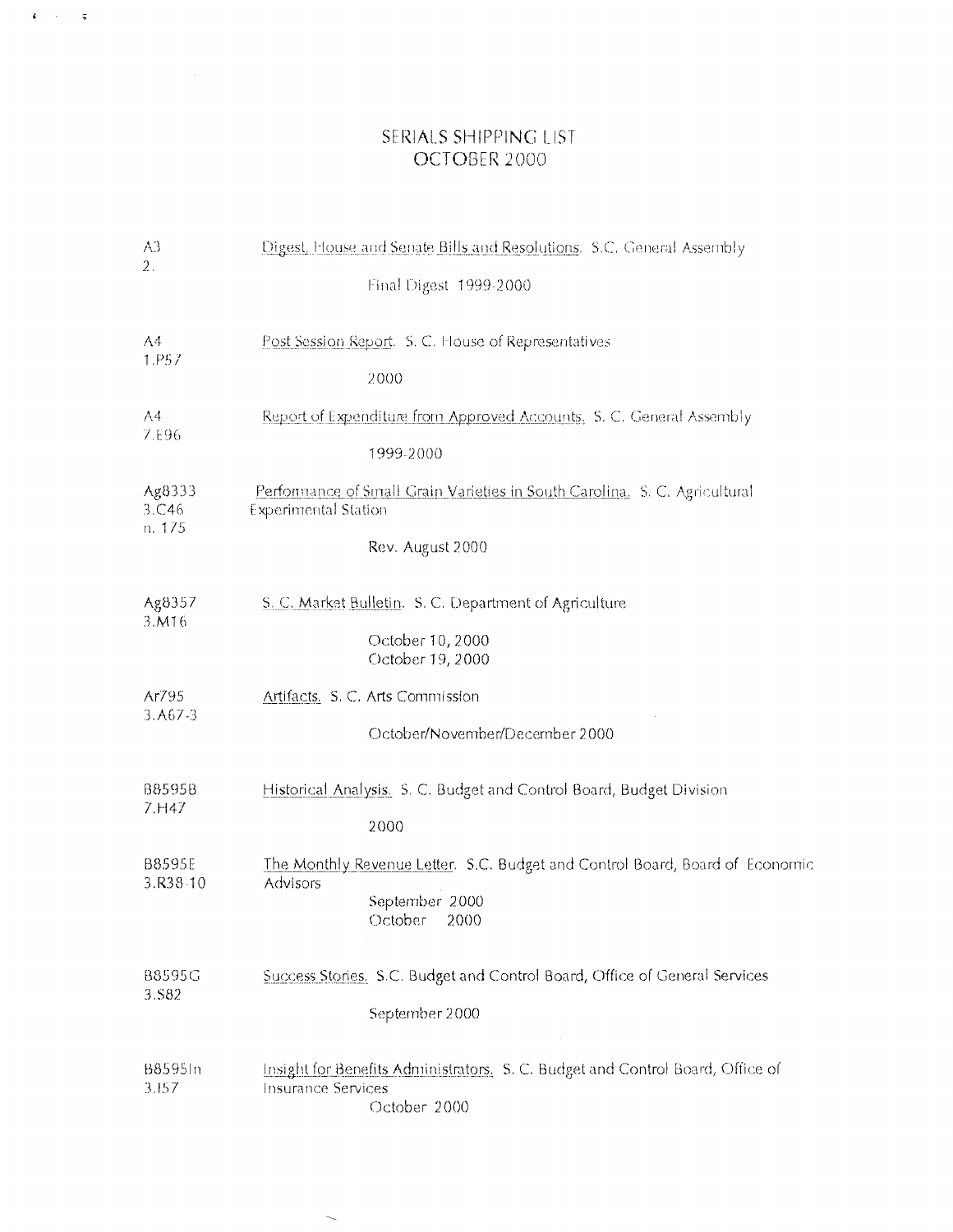| 88595In               | Trends. S.C. Budget and Control Board, Office of Insurance Services                                                                                                                                   |
|-----------------------|-------------------------------------------------------------------------------------------------------------------------------------------------------------------------------------------------------|
| 3.T63                 | V. 11, N. 2, Summer 2000                                                                                                                                                                              |
| 88595InRe             | The Volunteer. S.C. Budget and Control Board, Office of Insurance Services,                                                                                                                           |
| 3.V55                 | Refiree Outreach Dept.                                                                                                                                                                                |
|                       | V. 2, N. 5, October 2000                                                                                                                                                                              |
| C5935Pr               | President's Letter, Clemson University. Clemson University, Presidents Office                                                                                                                         |
| 3.L3 <i>7</i>         | September 28, 2000                                                                                                                                                                                    |
| C767                  | Parents' Link. Continuum of Care for Emotionally Disturbed Children                                                                                                                                   |
| 3.P16                 | October 2000                                                                                                                                                                                          |
| C6312G<br>3.G61       | <b>Grant Talk.</b> Coastal Carolina University. Office of Grants and Sponsored<br>Research<br>V. 7, N. 5, August 2000<br>V. 7, N. 6, September 2000<br>V. 7, N. 7, October 2000                       |
| C736                  | South Carolina Commerce. S. C. Department of Commerce                                                                                                                                                 |
| 3.C <sub>55</sub>     | 2nd Quarter 2000                                                                                                                                                                                      |
| C7665<br>$3. C55 - 2$ | Consumer Alert. S.C. Department of Consumer Affairs<br>V. 1, N. 3, Sept. 21, 2000<br>V. 1, N. 4, Sept. 28, 2000<br>V. 1, N. 5, Oct. 5, 2000<br>V. 1, N. 6, Oct. 12, 2000<br>V. 1, N. 7, Oct. 19, 2000 |
| C7665                 | Consumer News and Views Special Report S.C. Department of Consumer Affairs                                                                                                                            |
| 3. C55.3              | V. 1, N. 2, Summer/Fall 2000                                                                                                                                                                          |
| C8174Ex               | The Sentry, S. C. Department of Corrections, Office of Executive Affairs                                                                                                                              |
| 3.535                 | September/October 2000                                                                                                                                                                                |

 $\label{eq:3.1} \mathbf{r} = \frac{1}{\sqrt{2\pi}}\left(\frac{1}{\sqrt{2\pi}}\right)^{1/2}$ 

 $\sim$  4  $^{\circ}$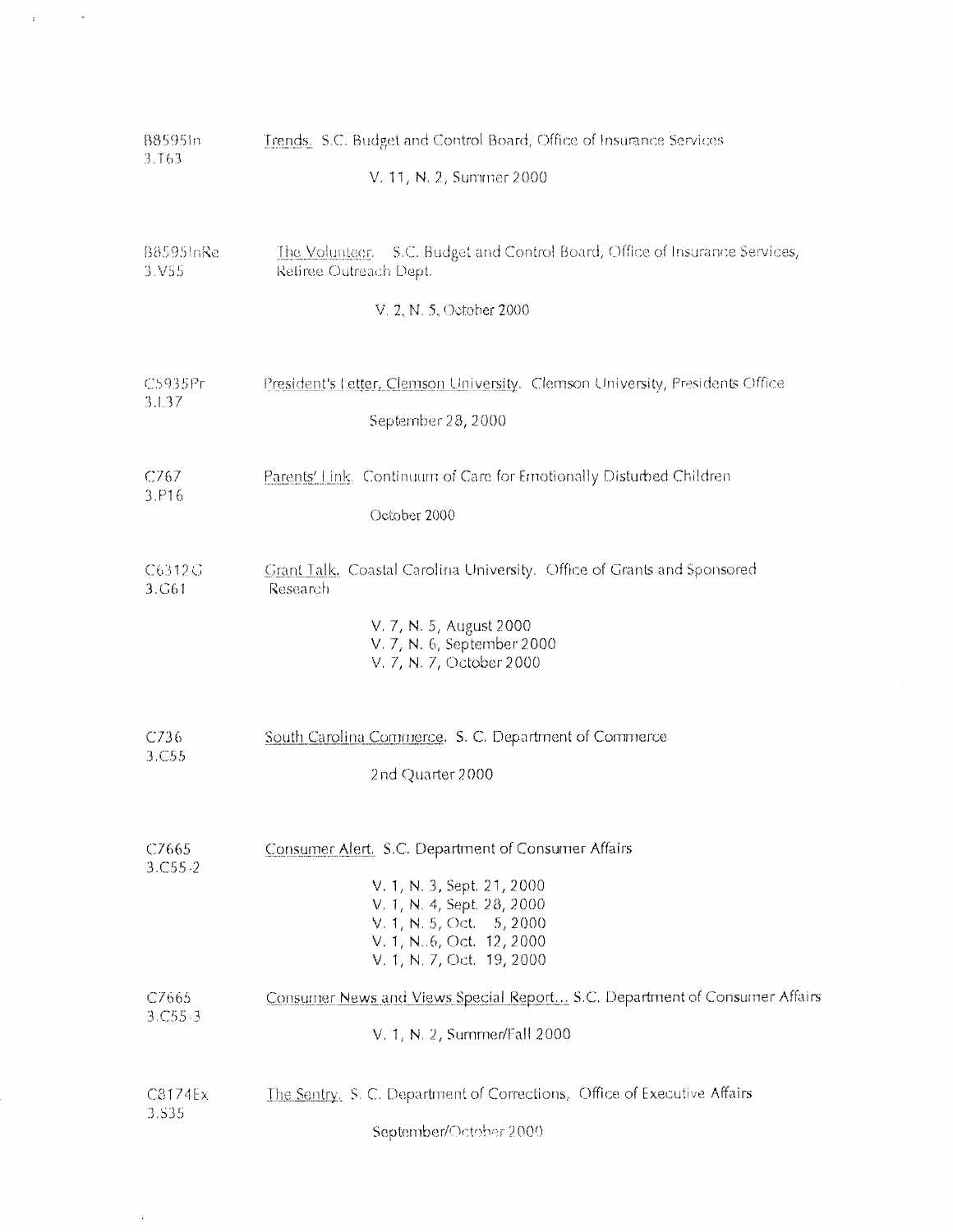| D6302C<br>3.536              | Practical Guide to Services for People with Severe, Lifelong Disabilities. S. C.<br>Department of Disabilities and Special Needs, Office of Community Education |
|------------------------------|-----------------------------------------------------------------------------------------------------------------------------------------------------------------|
|                              | 2000                                                                                                                                                            |
| Ed8332Q<br>3.F53             | Flexibility Through Regulation Program. S.C. Dept. of Education. Office of School<br>Quality                                                                    |
|                              | 2000/01                                                                                                                                                         |
| Ed8368<br>3.U65              | Uplink. S. C. Educational Television Network                                                                                                                    |
|                              | Fall 2000                                                                                                                                                       |
| En1735M<br>3.W <sub>56</sub> | South Carolina Workforce Trends, S.C. Employment Security Commission                                                                                            |
|                              | July 2000                                                                                                                                                       |
| En276<br>3.E53-2             | Energy Connection. S. C. Energy Office                                                                                                                          |
|                              | Fall 2000                                                                                                                                                       |
| Et375<br>3.E74               | The Ethics Reform, S.C. State Ethics Commission                                                                                                                 |
|                              | July-September 2000                                                                                                                                             |
| F4905<br>1.                  | Annual Report of the State Board of Financial Institutions. S. C. State Board of<br><b>Financial Institutions</b>                                               |
|                              | 1999-2000                                                                                                                                                       |
| F6625<br>3.C55               | Florence-Darlington Technical College Committee Guide. Florence-Darlington<br><b>Technical College</b>                                                          |
|                              | 1999                                                                                                                                                            |
| F6625<br>3 F12               | Faculty Handbook & Academic Advisory Guide, Florence-Darlington Technical<br>College                                                                            |
|                              | 1999/00                                                                                                                                                         |
| F6625<br>8.F12-2             | Adjunct Faculty Handbook. Florence-Darlington Technical College                                                                                                 |
|                              | 1999-2000                                                                                                                                                       |

 $\label{eq:3.1} \mathcal{F}(\mathcal{F}) = \frac{1}{2} \sum_{i=1}^{n} \frac{1}{2} \sum_{j=1}^{n} \frac{1}{2} \sum_{j=1}^{n} \frac{1}{2} \sum_{j=1}^{n} \frac{1}{2} \sum_{j=1}^{n} \frac{1}{2} \sum_{j=1}^{n} \frac{1}{2} \sum_{j=1}^{n} \frac{1}{2} \sum_{j=1}^{n} \frac{1}{2} \sum_{j=1}^{n} \frac{1}{2} \sum_{j=1}^{n} \frac{1}{2} \sum_{j=1}^{n} \frac{1}{2} \sum_{j$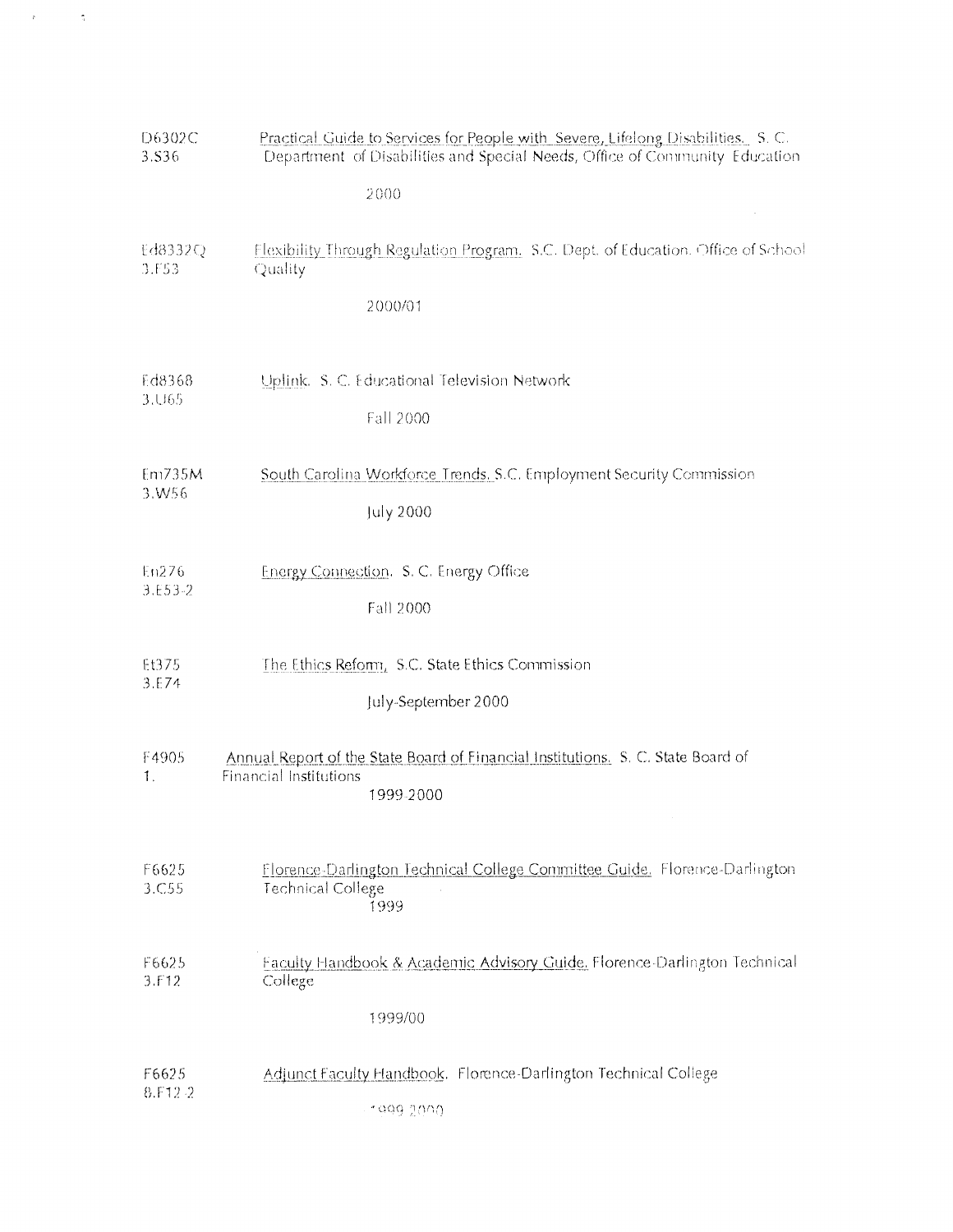| F6625<br>3.157         | Inside Tech. Florence-Darlington Technical College<br>June 1999<br>July 1999                                                                 |
|------------------------|----------------------------------------------------------------------------------------------------------------------------------------------|
| F6625<br>3.N38         | New Review. Florence-Darlington Technical College<br>V. 5, 1999                                                                              |
| F6625Ad<br>3.563       | Florence-Darlington Technical College Speaker's Bureau. Florence-Darlington<br>Technical College. Office of Admissions.<br>1999/00           |
| F6625Col<br>8.578-2    | Student Calendar - Handbook. Florence-Darlington Technical College, College<br>and Student<br>Services Division<br>2000/01<br>1999/00        |
| F6625L<br>3.536        | Florence-Darlington Technical College Library Serial Holdings. Florence-<br>Darlington Technical College Library<br>1999/00                  |
| F6625L<br>3.581        | Library Subject Serial Holdings. Florence-Darlington Technical College Library<br>1999/00                                                    |
| G7461HD<br>$3.022 - 2$ | South Carolina DD Frontline: A Newsletter from the Developmental Disabilities<br>Council. Office of the Governor<br>V. 4, N. 11, Summer 2000 |
| 3.C <sub>36</sub>      | H3496 Certificate of Need Update. S. C. Department of Health and Environmental Control<br>V. 14, N. 10, October, 2000                        |
| H3496Commu<br>3.N38    | Newsletter. S. C. Department of Health and Environmental Control, Division of<br>Communication Resources<br>V. 12, N. 9, October 2000        |

 $\sigma_{\rm{eff}}=2.5$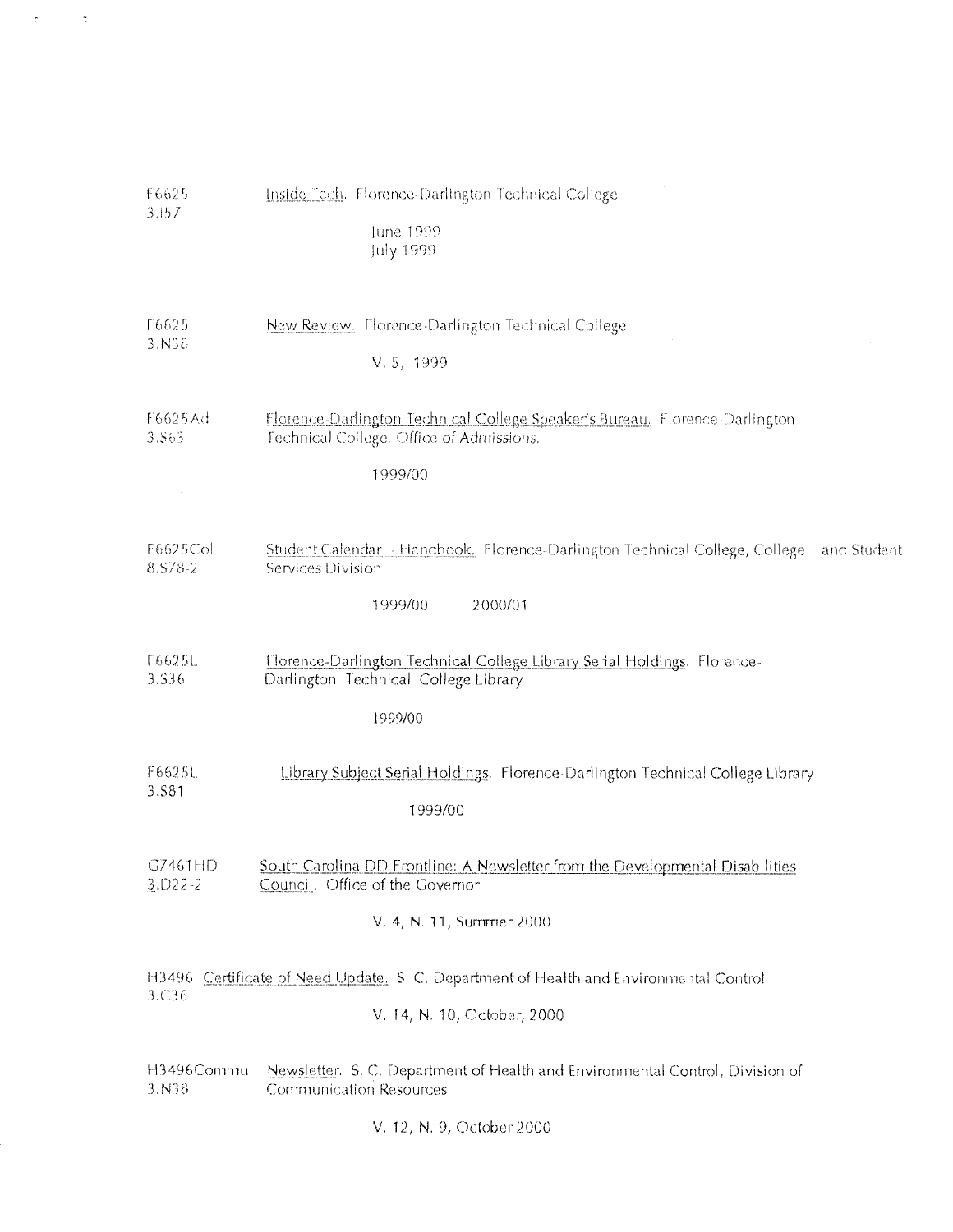| H3496Di<br>3.E64      | Epi-notes. S.C. Department of Health and Environmental Control, Division of<br>Disease Control and Epidemiology          |
|-----------------------|--------------------------------------------------------------------------------------------------------------------------|
|                       | March-April 2000                                                                                                         |
| 113496EA<br>1.        | South Carolina Air Quality Annual Report. S. C. Department of Health and<br>Environmental Control                        |
|                       | 1998                                                                                                                     |
| H5373<br>3.F12        | Facilities Statistical Abstract, South Carolina Public Colleges and Universities. S.C.<br>Commission on Higher Education |
|                       | $\sim$<br>2000                                                                                                           |
| H8804<br>3.885        | The Bulletin. S. C. Human Affairs Commission                                                                             |
|                       | V. 19, N. 1, Summer 2000                                                                                                 |
| H434<br>$3.862 - 3$   | Title XX Social Services Block Grant. S. C. Department of Health and Human<br>Services                                   |
|                       | 2001                                                                                                                     |
| H5373<br>$3. H43 - 2$ | Higher Education Statistical Abstract. S. C. Commission on Higher Education                                              |
|                       | 2000 Errata                                                                                                              |
| L114<br>3.156         | LLR Times. S.C. Department of labor, Licensing and Regulation                                                            |
|                       | June<br>2000<br>September 2000<br>October 2000                                                                           |
| L114C<br>3.C44        | South Carolina Chiropractic News. S. C. Board of Chiropractic Examiners                                                  |
|                       | September 2000                                                                                                           |
| L114F<br>3.F46        | South Carolina Fire and Life Safety News. S. C. Division of Fire and Life Safety                                         |
|                       | V. 6, N.3, Fall 2000                                                                                                     |
| L114Lon<br>3.851      | Board News. S. C. Board of Long Term Health Care Administrators.                                                         |
|                       | September 2000                                                                                                           |
|                       |                                                                                                                          |

 $\tau^{\rm (1)} = \pm \sqrt{3}$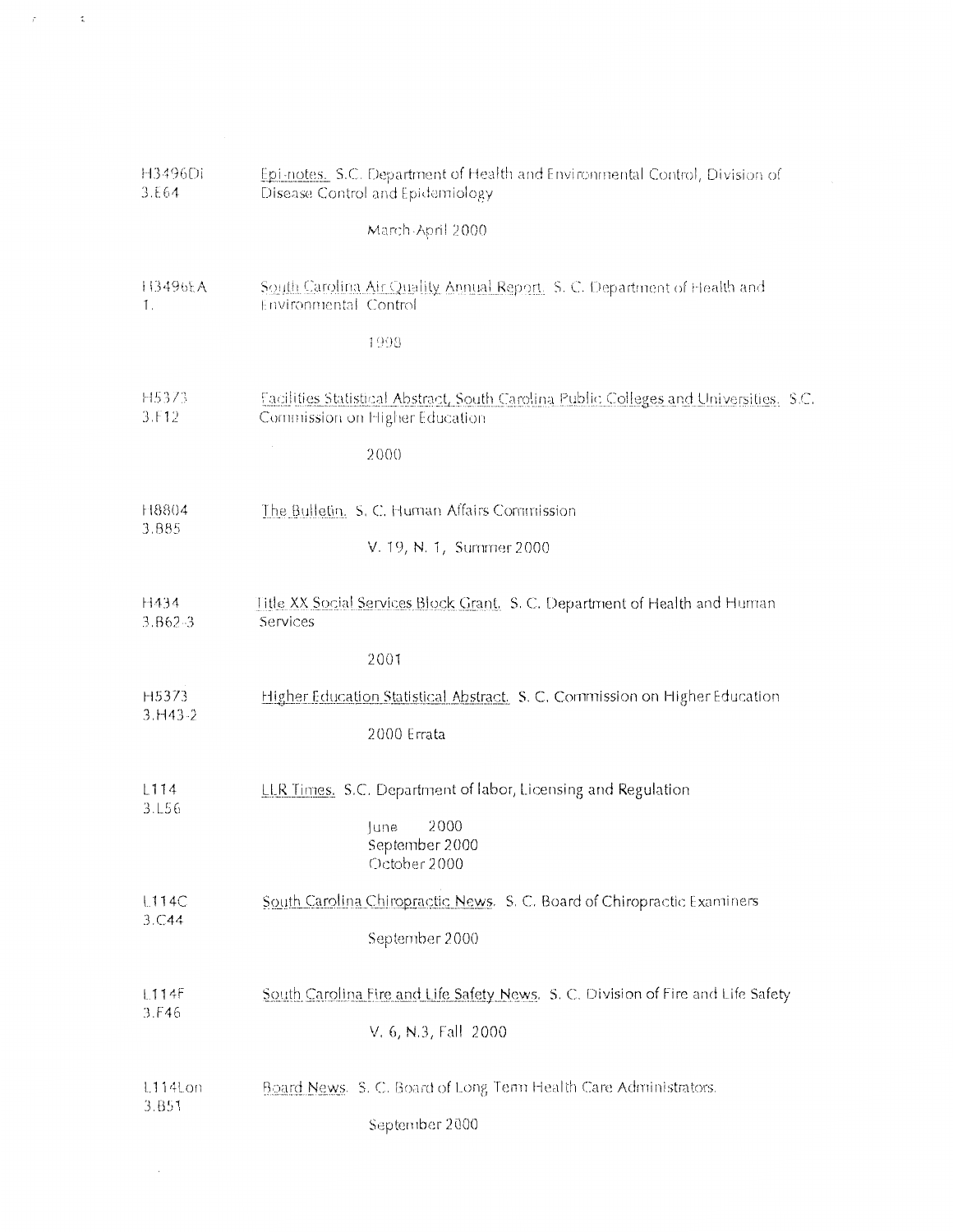| L114LOP<br>3.074      | South Carolina Oshagram. S. C. Office of Occupational Safety and Health. Office<br>of Public Information                            |
|-----------------------|-------------------------------------------------------------------------------------------------------------------------------------|
|                       | October 2000                                                                                                                        |
| L114PAr<br>3.N38      | Board of Architectural Examiners Newsletter. S.C. Department of Labor,<br>Licensing, & Regulation, Board of Architectural Examiners |
|                       | October 2000                                                                                                                        |
| L6165<br>$3.1.41 - 2$ | Library Services and Technology Act S.C. State Library                                                                              |
|                       | 2000-2001                                                                                                                           |
| M3385U<br>3.P17       | Patriot Digest. Francis Marion University                                                                                           |
|                       | September 29, 2000                                                                                                                  |
| M5283                 | Annual Statistical Report. S. C. Department of Mental Health                                                                        |
| 1.<br>Suppl.          | 1999/2000 Pt. 1                                                                                                                     |
| M5283<br>3.H57        | South Carolina Department of Mental Health General Statistics, Hospital Services<br>FY  S. C. Department of Mental Health           |
|                       | 1999/00                                                                                                                             |
|                       |                                                                                                                                     |
| M5283<br>3.S71        | Statistical Bulletin. S. C. Department of Mental Health                                                                             |
|                       | September 2000                                                                                                                      |
| N2197<br>3.R33        | SC Reel Kids News. S.C. Department of Natural Resources                                                                             |
|                       | Vol. 1, N. 1                                                                                                                        |
| N <sub>2</sub> 197    | South Carolina Migratory Bird Regulations. S.C. Department of Natural                                                               |
| 6.M43                 | Resources<br>2000-2001                                                                                                              |
|                       |                                                                                                                                     |

 $\mathcal{A}^{\text{max}}_{\text{max}}$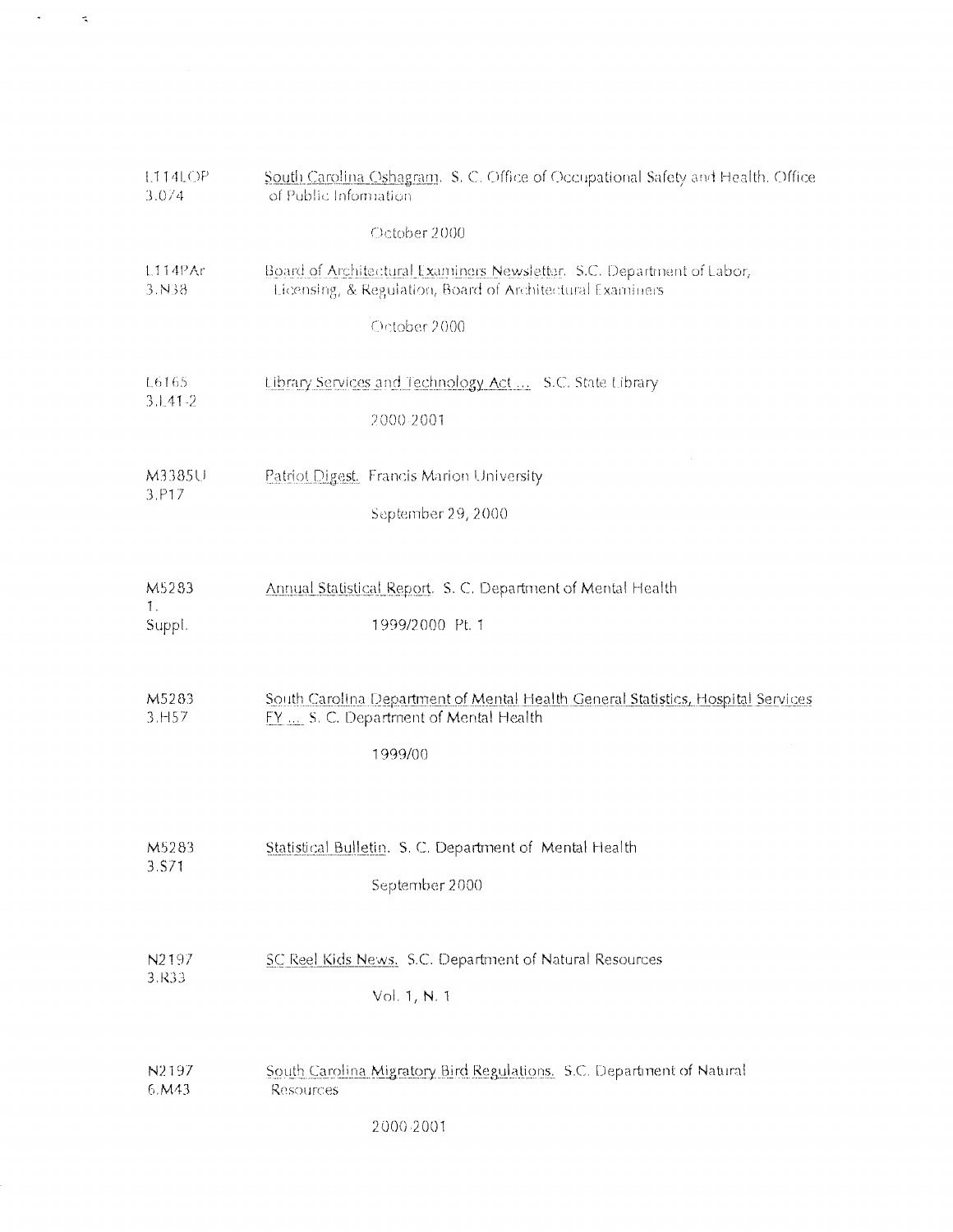| N2197Wi          | Fisheries Investigation in lakes and Streams, District III Annual Report. S.C.                                                                                                     |
|------------------|------------------------------------------------------------------------------------------------------------------------------------------------------------------------------------|
| 3. F47.3         | Wildlife and Freshwater Fisheries Division                                                                                                                                         |
|                  | 1998-1999                                                                                                                                                                          |
| P2375P           | Parkview. S. C. Department of Parks, Recreation and Tourism                                                                                                                        |
| 3.P16-2          | August 2000- January 2001                                                                                                                                                          |
| P9602            | The Safety Net. S.C. Department of Public Safety                                                                                                                                   |
| 3.513            | V.2, N. 5, October 2000                                                                                                                                                            |
| P9602C<br>3.C64  | Crime to Court. S. C. Department of Public Safety, Criminal Justice Academy<br>Division<br>Nov./Dec. 2000                                                                          |
| P9604<br>3.C86   | Currently. S. C. Public Service Authority<br>V. 11, N. 39, September 27, 2000<br>V. 11, N. 40, October 4, 2000<br>V. 11, N. 41, October 11, 2000<br>V. 11, N. 42, October 18, 2000 |
| Se25             | Report of Special Purpose Districts. S. C. Secretary of State                                                                                                                      |
| 3.S53            | 1997                                                                                                                                                                               |
| Sol35            | Statistical Report. S. C. Department of Social Services                                                                                                                            |
| 3.S71            | May 2000                                                                                                                                                                           |
| T587             | The Connector, S. C. Department of Transportation                                                                                                                                  |
| 3.C55            | V. 14, N.3, July-September 2000                                                                                                                                                    |
| T587<br>3. T61-2 | South Carolina  Annual Average Daily Traffic. S.C. Department of<br>Transportation<br>1999<br>1997<br>1998                                                                         |

 $\sigma \in \mathcal{S}^{\mathbb{Z}}$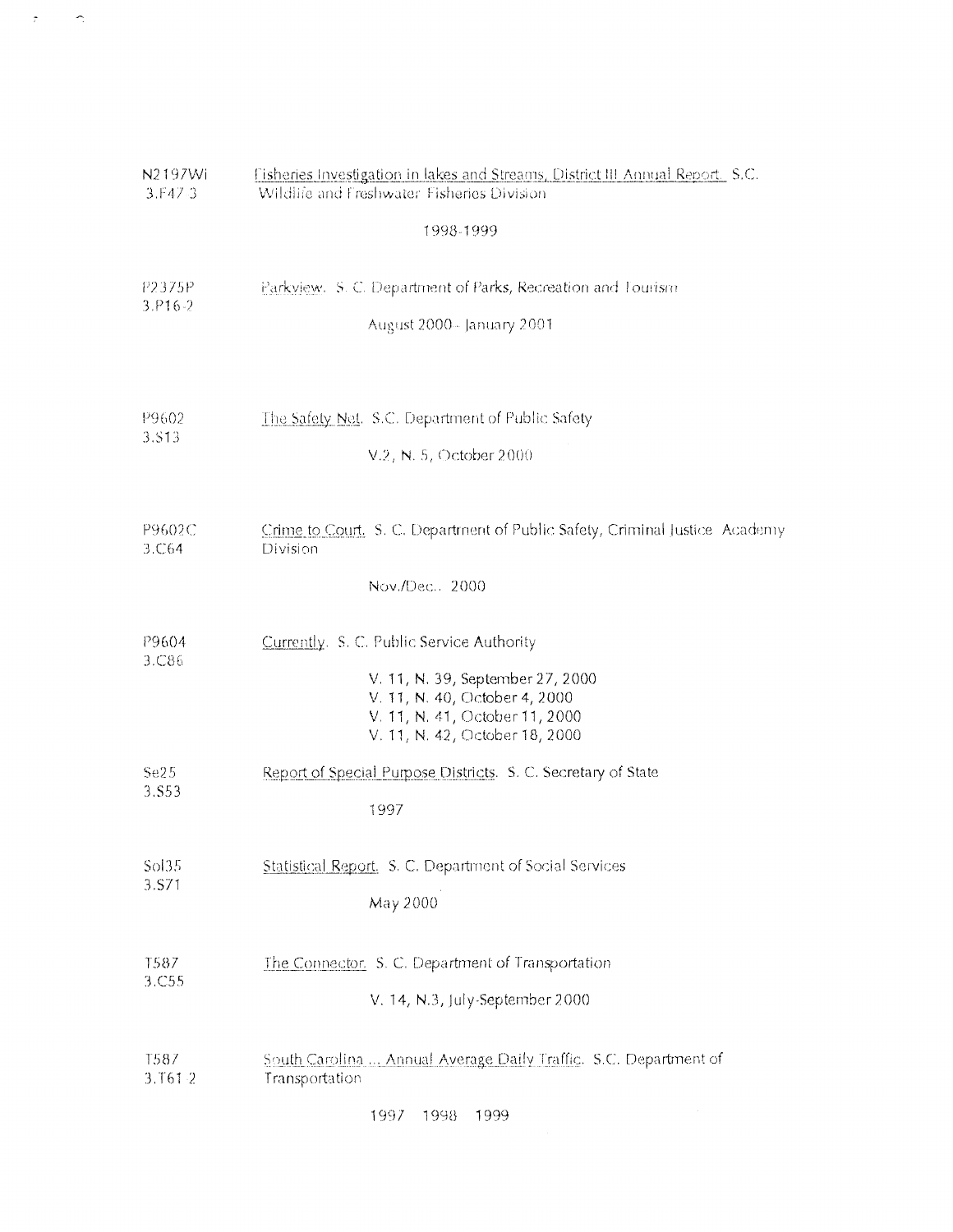| Un35<br>3.C16-3   | Carolinian. University of South Carolina                                    |
|-------------------|-----------------------------------------------------------------------------|
|                   | August 2000                                                                 |
| Un35Libe          | Comerstone. University of South Carolina, College of Liberal Arts           |
| 3. C56            | Fall 2000                                                                   |
| Un35Mel.          | Communications. U.S.C. School of Medicine Library                           |
| 3.C55             | Summer 2000                                                                 |
| Un35PublA         | Times. University of South Carolina. Department of University Publications  |
| 3.T45             | Division of Advancement                                                     |
|                   | October 5, 2000                                                             |
| Un35PuD           | Healthbeat Magazine. University of South Carolina, School of Public Health, |
| 3. H31            | Office of the Dean                                                          |
|                   | Fall 2000                                                                   |
| V8515             | New Horizons. S. C. Department of Vocational Rehabilitation                 |
| 3.N38             | V. 39, N. 3, Fall 2000                                                      |
| W7375Li           | Dacus Focus. Winthrop University                                            |
| 3.D <sub>12</sub> | N. 40, September 2000                                                       |

 $\frac{1}{2}$ 

 $\label{eq:2.1} \frac{1}{\sqrt{2}}\sum_{i=1}^n\frac{1}{\sqrt{2}}\sum_{i=1}^n\frac{1}{\sqrt{2}}\sum_{i=1}^n\frac{1}{\sqrt{2}}\sum_{i=1}^n\frac{1}{\sqrt{2}}\sum_{i=1}^n\frac{1}{\sqrt{2}}\sum_{i=1}^n\frac{1}{\sqrt{2}}\sum_{i=1}^n\frac{1}{\sqrt{2}}\sum_{i=1}^n\frac{1}{\sqrt{2}}\sum_{i=1}^n\frac{1}{\sqrt{2}}\sum_{i=1}^n\frac{1}{\sqrt{2}}\sum_{i=1}^n\frac$ 

 $\frac{1}{2}$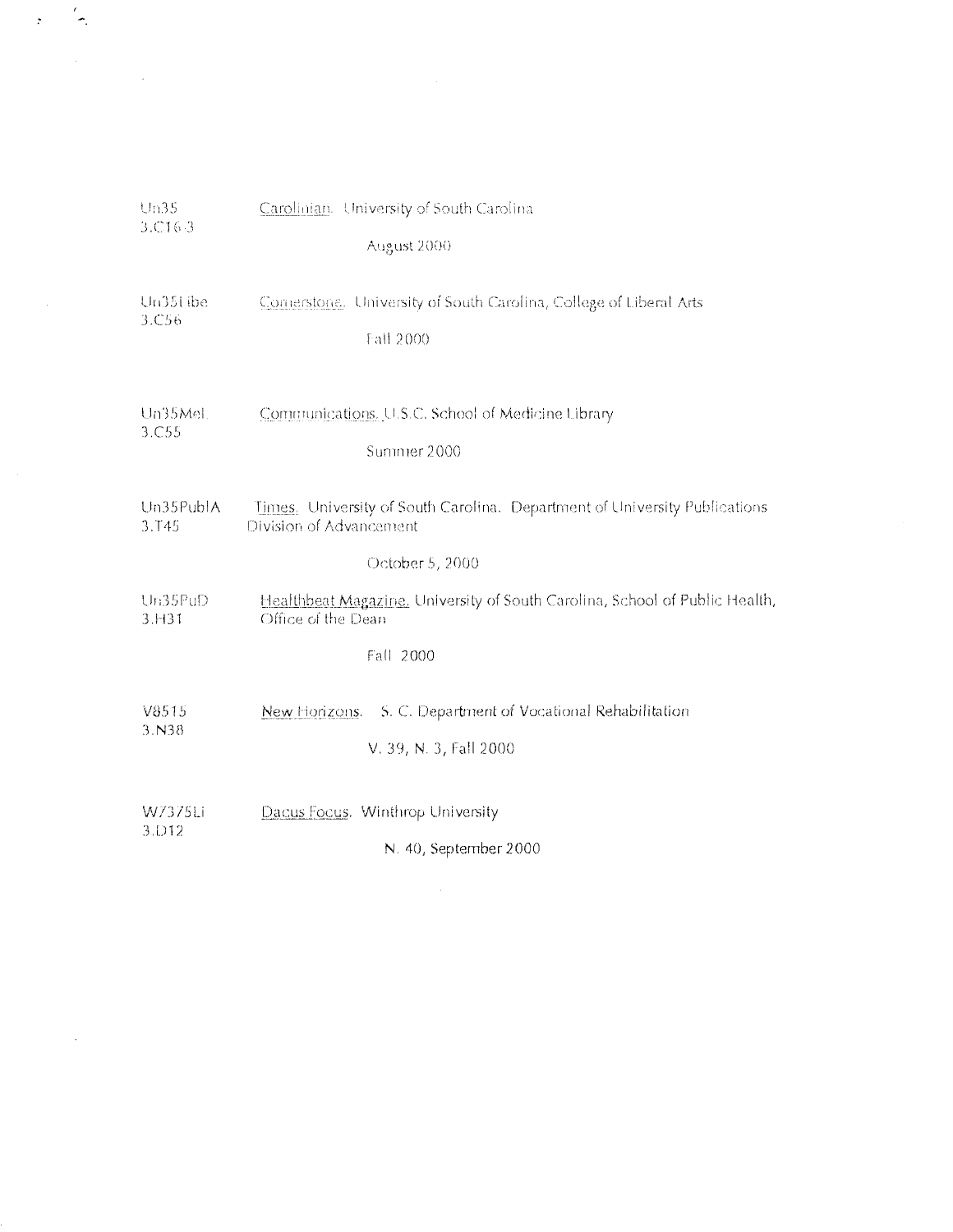## SHIPPING LIST OCTOBER 2000

A3Ed832L 8.R32

 $\epsilon$ 

South Carolina Education Oversight Committee. Study Team on Local Leadership Quality and Engagement. Recommendations to the South Carolina Education Oversight Committee / Study Team on Local Leadership Quality and Engagement. - [Columbia, S.C.: The Team, 2000] OCLC 45232148

Ar255 2.W16-3 Helsley, Alexia Jones. South Carolinians in the war for American independence / Alexia Jones Helsley-- [Columbia, S.C.] : b South Carolina Department of Archives and History, c2000. OCLC 1880067544

C5935Ex 3.153-2 no. 57 2000 Cooperative extension service in South Carolina. - [Clemson, S.C.] : Clemson Extension, [2000] OCLC 45169072

C5935Ex 3.W17 no.22 South Carolina coast-a-syst: an environmental risk-assessment guide for protecting coastal water quality. -- [Clemson, S.C.] : Clemson Extension ; [Charleston, S.C.] : S.C. Sea Grant Extension Program; [Columbia, S.C.]: DHEC, [2000] OCLC 45225513

C59351 2.L15 London, James B. Land conversion in South Carolina: state makes top 10 list / prepared by James B. London, Nicole L. Hill. -- [Clemson, S.C.]: Jim Self Center on the Future, Clemson University, [2000] OCLC 45156981

 $\mathcal{A}^{\pm}$ 

D6302 2.P41 Planning today for your child's tomorrows. -- [Columbia, S.C.] : South Carolina Department of Disabilities and Special Needs, [1998] OCLC 45144713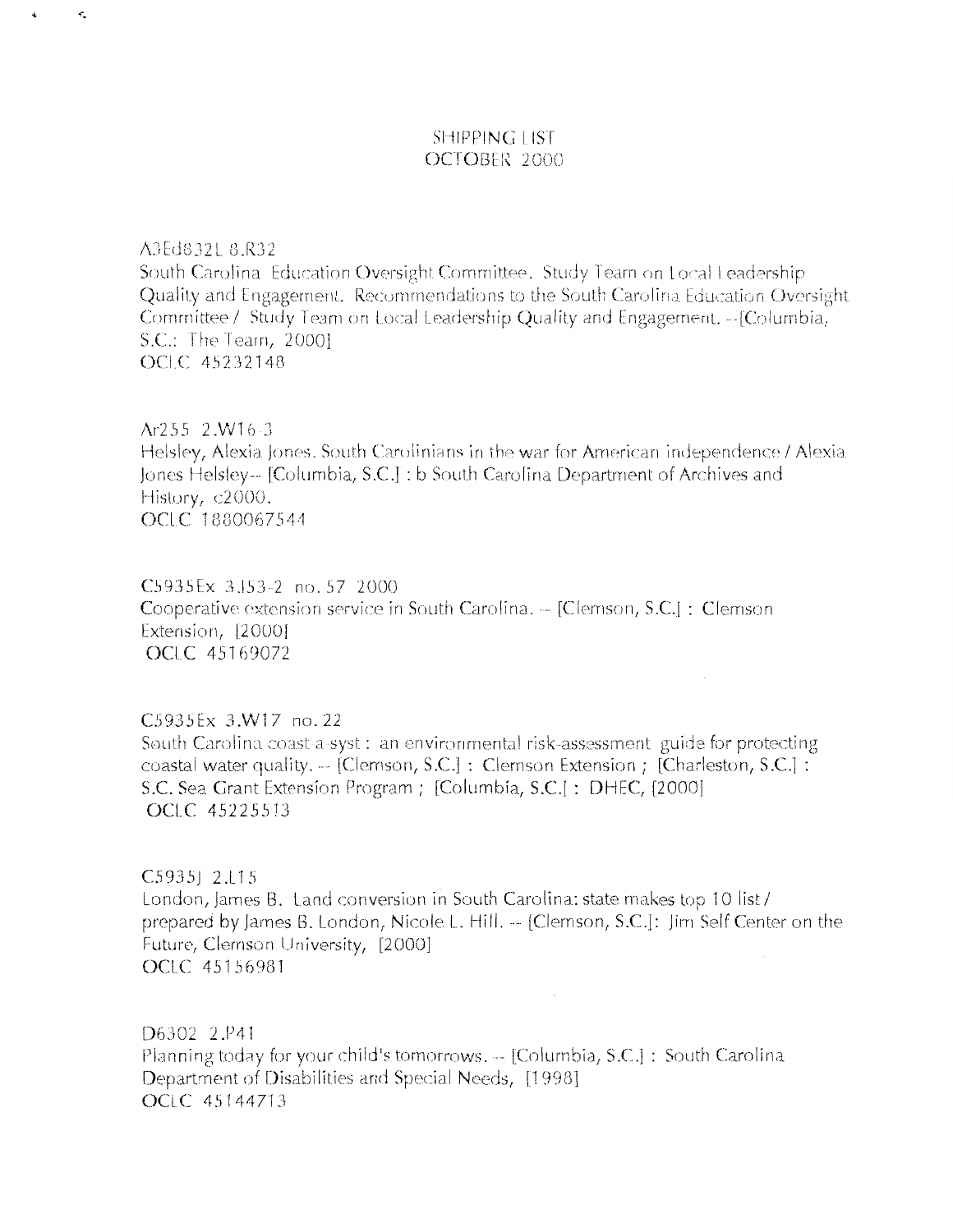#### D6302 2.S51

 $\bullet$ 

Floyd, William H. Smart move: an employer's legal guide to hiring people with disabilities / by William H. Floyd. - [Columbia, S.C.] : South Carolina Department of Disabilities and Special Needs, [2000]. OCLC 45156224

#### D6302C 2.P36

Person-centered services : a guide for consumers and families.-- [Columbia, S.C.] : South Carolina Department of Disabilities and Special Needs, [Office of Community Education, 2000? OCLC 45157053

#### D6302He 2.M14

Making life work after head injury: a family guide for life at home.  $-$  [Columbia, S.C.] : S.C. Department of Disabilities and Special Needs, [Head and Spinal Cord Injury Division, 1994] OCLC 45144738

## D6302P 2.H31

About head injuries. -- Columbia, S.C.: S.C. Department of Disabilities & Special Needs, Office of Prevention, 1995. OCLC 45157335

# Ed8332 Curr 2.H31

South Carolina health and safety education curriculum standards / developed by the South Carolina Health and Safety Education Standards Writing Team.-- Columbia, S.C. : South Carolina Department of Education, [Office of Curriculum and Standards],  $[2000]$ 

OCLC 45217936

Ed8332Curr 2.L15 South Carolina foreign language studies and curriculum standards / developed by the Foreign Languages Writing Team. -- Columbia, S.C. : South Carolina Department of Education, [Office of Curriculum and Standards, 1999] OCLC 45170489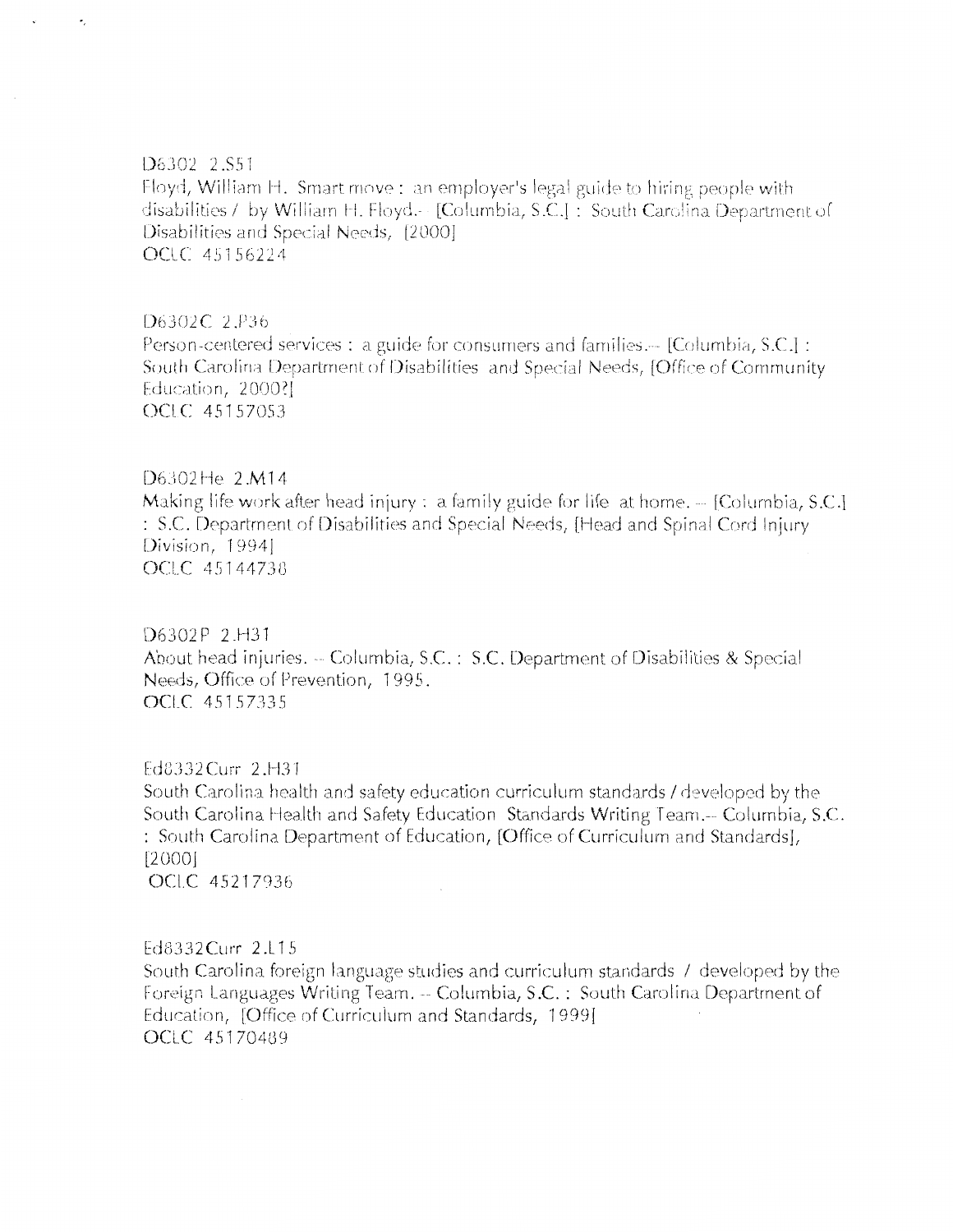## Ed8332Curr 2.P49

 $\epsilon_{\rm i}$ 

South Carolina physical education curriculum standards / developed by the South Carolina Physical Education Curriculum Standards Writing Team.-- Columbia, S.C.: South Carolina Department of Education, Office of Curriculum and Standards, [2000] OCLC 45174601

#### Ed8332Curr 2.S24

South Carolina science curriculum standards / developed by the South Carolina Science Curriculum Standards Revision Team. - Columbia, S.C.: South Carolina Department of Education, [Office of Curriculum and Standards, 2000]. OCLC 45175410

#### Ed8332Curr 2.S52

South Carolina social studies curriculum standards. - Columbia, S.C.: South Carolina Department of Education, [Office of Curriculum and Standards, 2000] **OCLC** 45175347

F6625 2.D47 Distance learning. -- Florence, S.C.: Florence-Darlington Technical College,  $[19993]$ OCLC 45192317

F6625 2.S76 Florence-Darlington Technical College strategic plan for technology, 1999-2002. --[Florence, S.C.]: Florence-Darlington Technical College, [1999] OCLC 45192239

F6625 8.C55-2 2000 Commission handbook.-- [Florence, S.C.] : Florence-Darlington Technical College,  $[2000]$ OCLC 45192188

F6625 8.S78 2000 Student code of conduct and student grievance procedure manual / Florence-Darlington Technical College.-- Florence, S.C.: Florence-Darlington Technical College, [2000] OCLC 45192201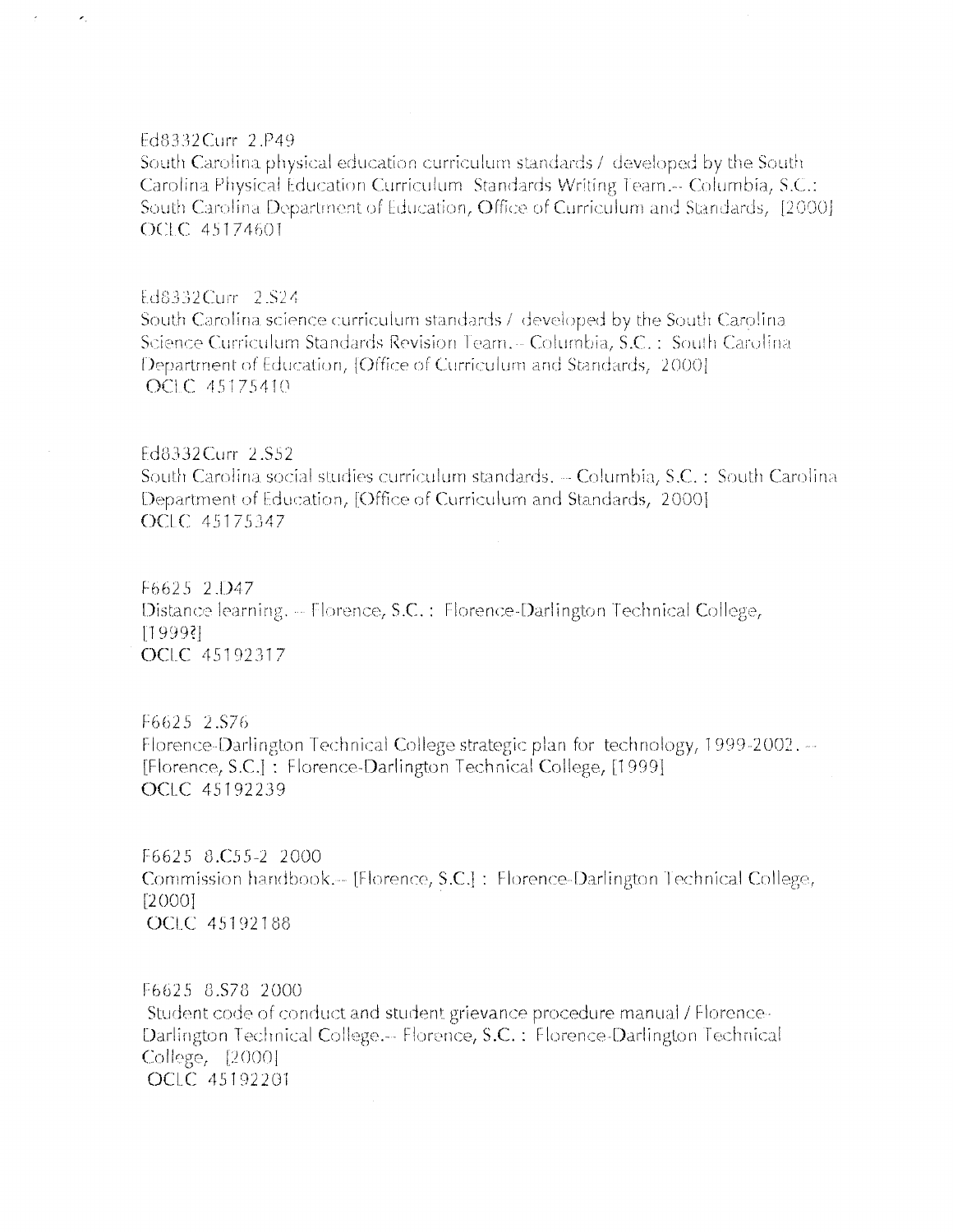F6625ColC 2.C16 Career Services Department. - [Horence, S.C.] \$b Florence-Darlington Technical College, Career Services Department, College and Student Services Division, [1999?] OCLC 45193427

#### F6625ColC 2.S78 1999

 $\epsilon_{\rm s}$ 

 $\mathcal{I}^{\mathbb{C}}$ 

Florence-Darlington Technical College student right-to-know, 1999-2000. -- [Florence, S.C.J : Florence-Darlington Technical College, College Student Services Division, Career Services Department, [1999] OCLC 45192174

### F6625ColE 2.S76

Strategic action plan : 1999-2001 student recruitment strategies : general college recruitment/low enrolled programs & mature student recruitment.-- [Florence, S.C.] : Florence-Darlington Technical College, Office of Enrollment Services, College & Student Services Division, [1999]. OCLC 45192329

#### G7461 2.N58-3 1999

Now – and the future: resource planning guide for persons with disabilities and their families. -- Columbia, S.C.: Office of the Governor, South Carolina Developmental Disabilities Council, [1999] OCLC 45142104

H5373 2.P87 Put the future in your child's back pocket because college pays. -- [Columbia, S.C.] : South Carolina Commission on Higher Education, c1998. **OCLC** 45157345

H5373 2.S76 Strategic plan for higher education in South Carolina. - Columbia, S.C.: S.C. Commission on Higher Education, \$c 2000. OCLC 45144704

H6295 2.157 Into the 21st century: a plan for South Carolina's historical records, 2000-2005. --Columbia, S.C.: South Carolina State Historical Records Advisory Board, [2000] OCLC 45232164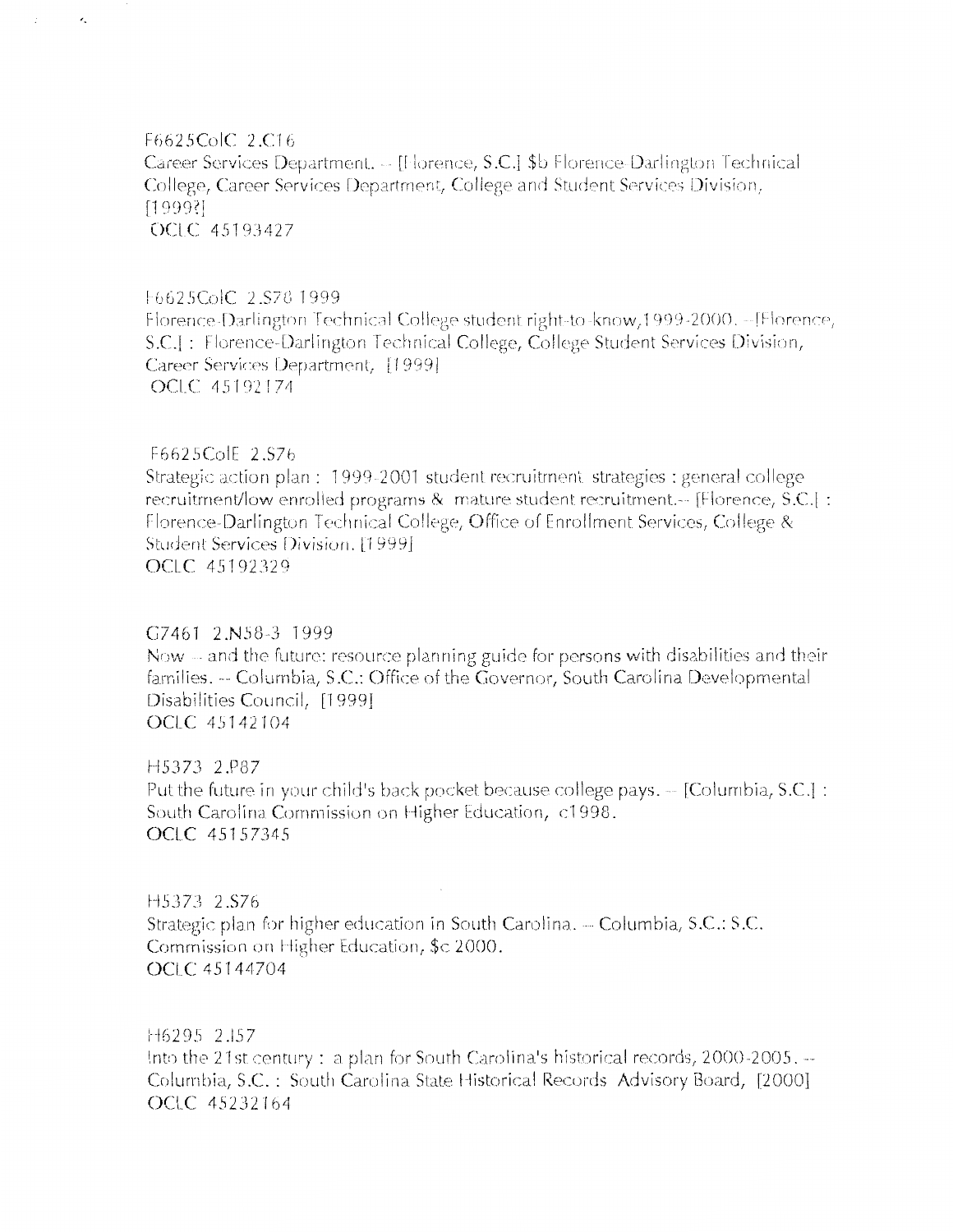146295 2.157-2 Into the 21st century: a plan for South Carolina's historical records. 2000-2005: summary. -- Columbia, S.C. : South Carolina State Historical Records Advisory Board,  $[2000]$ OCLC 45232176

In8 2.157

 $\mathcal{A}_\infty$ 

South Carolina interagency collaboration for education of children and young adults who are deafblind.-- [Columbia, S.C. : South Carolina Interagency Project for Education of Children and Young Adults Who Are Deafblind, 2000? OCLC 45157129

#### L6165B 2.D32

Dedication ceremony / The South Carolina State Library, Library for the Blind and Physically Handicapped. - Columbia, S.C.: The Library, [2000] OCLC 45232101

#### N2197 4.M15 2000

South Carolina. Dept. of Natural Resources. Manchester State Forest Wildlife Management Area [map] -- Columbia, S.C.: South Carolina Department of Natural Resources, c [2000] OCLC 45167071

#### N2197 4.W45AP-2 2000

South Carolina. Dept. of Natural Resources. South Carolina wildlife management area map. game zone 2 (map 1) [map]: Oconee, Pickens & Greenville (South of Norfolk-Southern Railroad only), Anderson & Abbeville counties. --Columbia, S.C.: South Carolina Department of Natural Resources, [2000] OCLC 45126483  $\mathcal{L}_{\mathcal{A}}$ 

#### N2197 4.W45AP-3 2000

South Carolina. Dept. of Natural Resources. South Carolina wildlife management area map. game zone 4 (map 1) [map] : Spartanburg, Cherokee & Union counties.  $-$ Columbia, S.C.: South Carolina Department of Natural Resources, [2000] OCLC 45126524

 $\sim$   $\sim$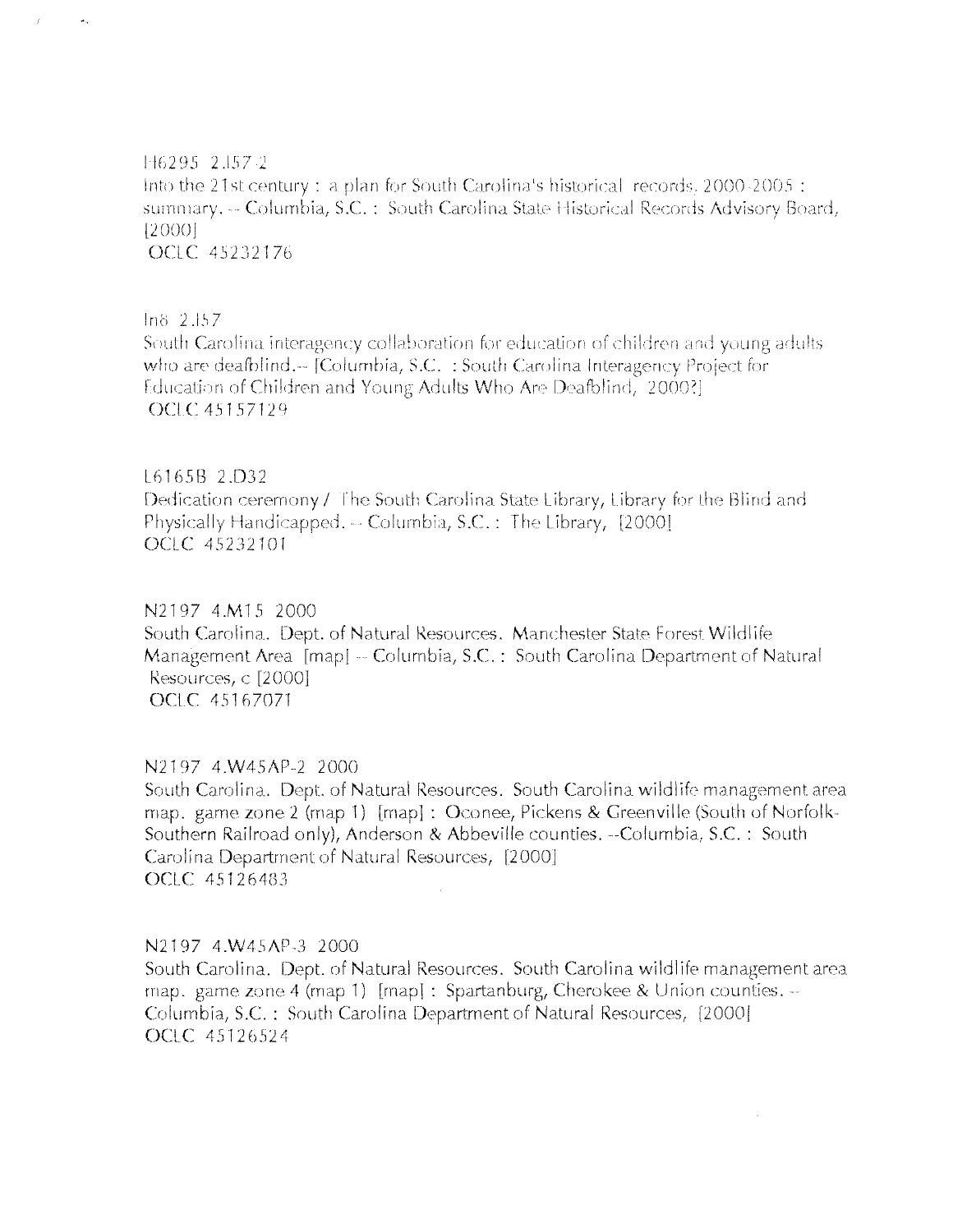#### N2197 4.W45CA 2000

 $\mathcal{E}$ 

 $\tau_{\rm d}$ 

South Carolina. Dept. of Natural Resources. South Carolina wildlife management area map. game zone 4 (map 2) [map] :  $$b$  York & Lancaster counties.-- Columbia, S.C. : South Carolina Department of Natural Resources, [2000]. **OCLC 45126505** 

#### N2197 4.W45CA-2 2000

South Carolina wildlife management area map. game zone 4 (map 3) [map] : Chester & Fairfield counties. - Columbia, S.C.: South Carolina Department of Natural Resources, [2000] OCLC 45126455

## N2197 4.W45WA 2000

South Carolina. Dept. of Natural Resources. South Carolina wildlife management area map. game zones 7, 9 & 10 [map]: Dillon, Horry, Florence, Marion, Clarendon, Williamsburg & Georgetown counties. --Columbia, S.C.: South Carolina Department of Natural Resources, [2000] OCLC 45126535

#### N2197Law 2.P65 2000

Walters, Steve. Property Watch Program / written and compiled by Steve Walters & Tara Fabian. -- Columbia, S.C. : South Carolina Department of Natural Resources, Law Enforcement Division, [2000] **OCLC 45167105** 

N2197T 2.F47 2000 Fishing Tackle Loaner Program. -- Columbia, S.C.: SCDNR Fishing Tackle Loaner Program, [2000] OCLC 45167091

#### Un35A 3.S18 no.10

Brooks, Richard D. Living on the edge: the archaeology of cattle raisers in the South Carolina backcountry / Richard D. Brooks, Mark D. Groover, and Samuel C. Smith ; with contributions by George L. Wingard ... [et al.].  $-$  [Columbia, S.C.] : Savannbah River Archaeological Research Program : South Carolina Institute of Archaeology and Anthropology, University of South Carolina, 2000. OCLC 45169094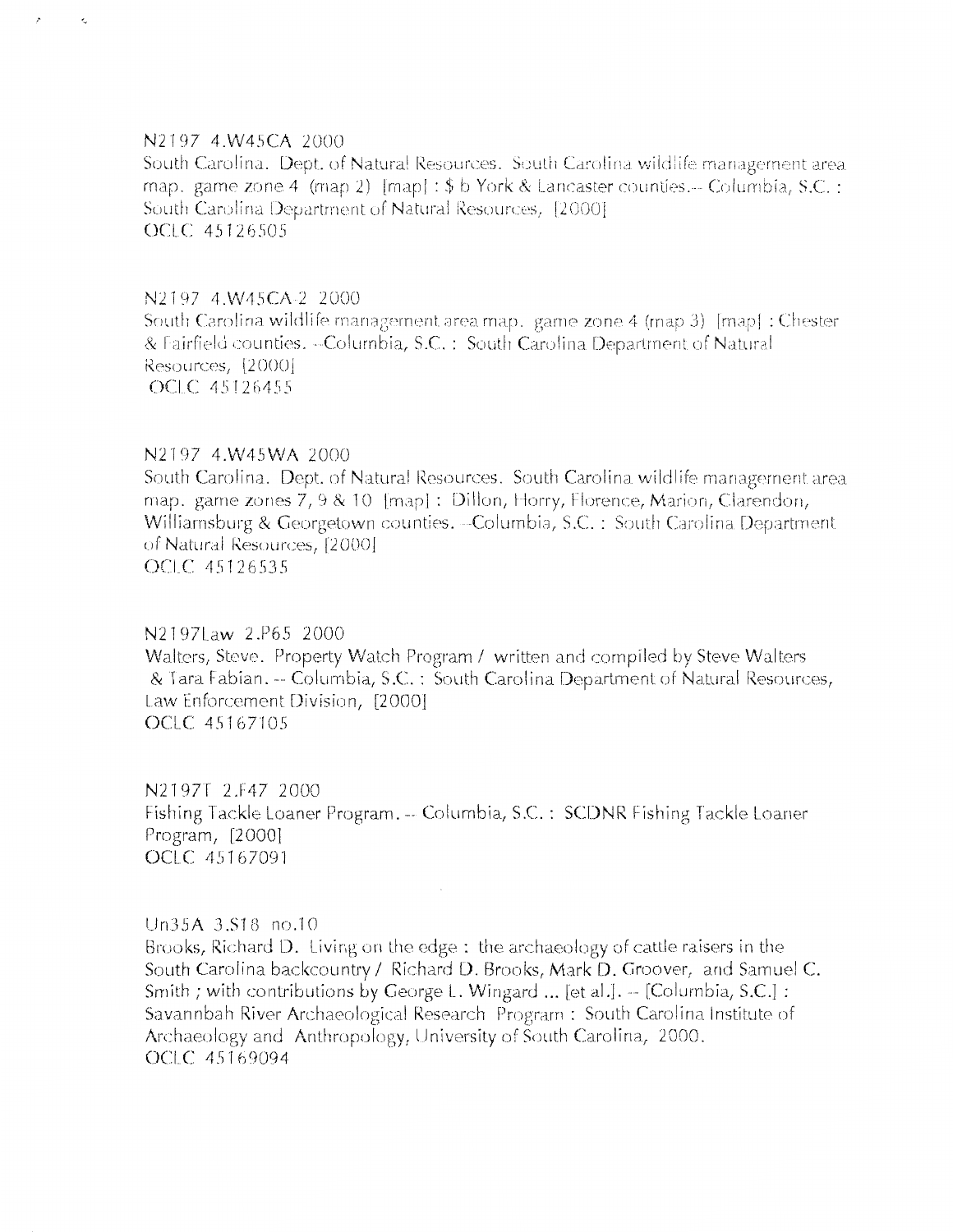#### Un35PubGL 2.152

 $\mathcal{E}^{\pm}$ 

 $\mathcal{L}_{\bullet}$ 

Ulbrich, Holley H. Local government funding in South Carolina : b trends and challenges / by Holley Hewitt Ulbrich. -- [Columbia, S.C.] : b Local Government Funding System Reform Project, Center for Governance, Institute of Public Affairs, University of South Carolina, [2000] OCLC 45126285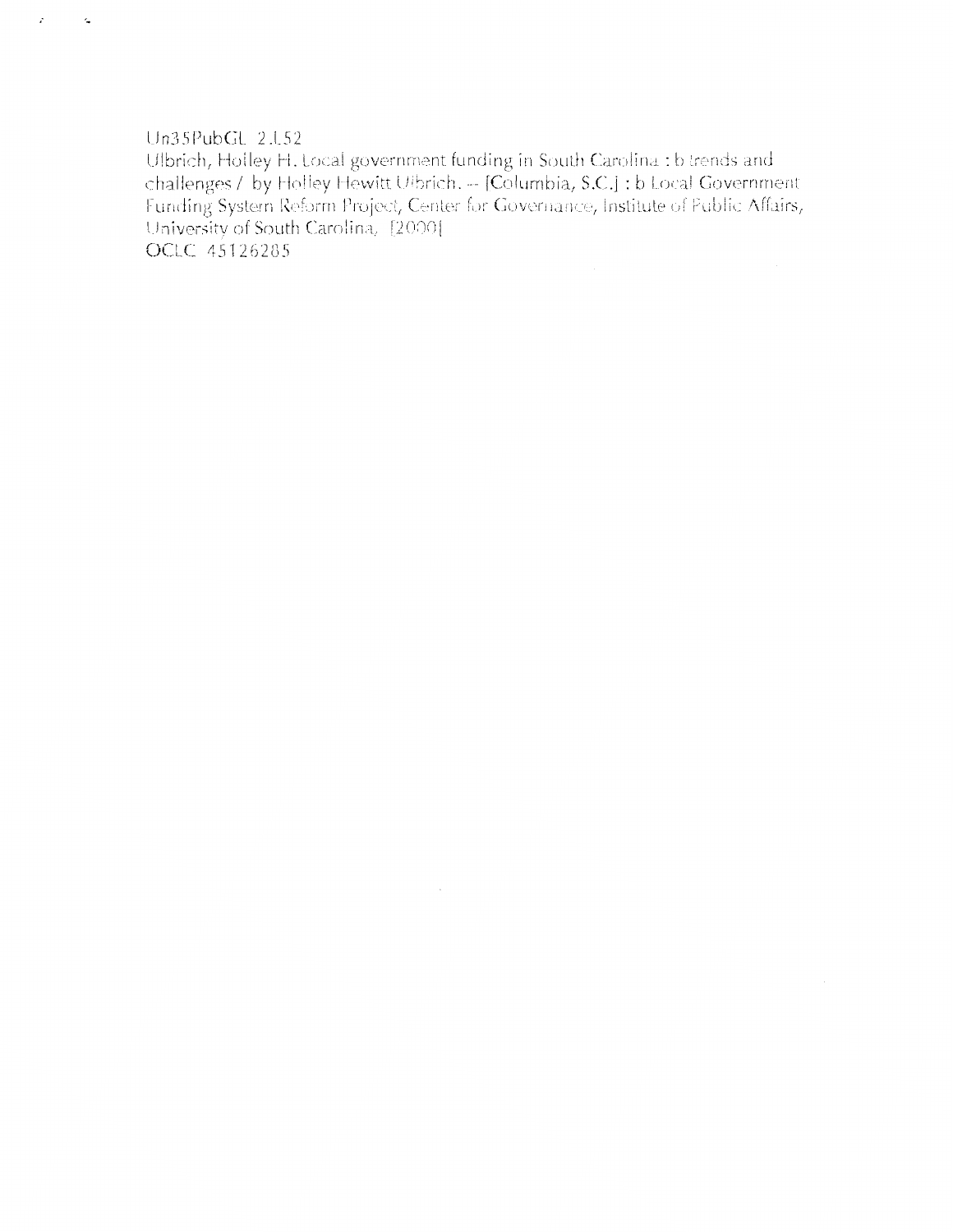## NEW DOCUMENTS NOT IN DEPOSITORY SYSTEM OCTOBER 2000

#### D6302C 8.C16 1997

Choosing a caregiver : a guide for individuals and families with special needs.  $-$ Columbia, S.C.: S.C. Dept. of Disabilities and Special Needs, Office of Community Education, c1997. OCLC 45144724

Ed8368 3.T35 no.1

Assessment and management of crisis involving both substance abuse and psychiatric illness [videorecording] / South Carolina Department of Mental Health, School of Medicine, University of South Carolina. - Columbia, S.C.: SCETV, 1997 OCLC 45144651

#### Ed8368 3.T35 no.2

Assessment and management of crisis involving substance abuse and mental illness among children and adolescents [videorecording] / South Carolina Department of Mental Health, School of Medicine, University of South Carolina.--Columbia, S.C.: SCETV, 1997. OCLC 45191487

#### Ed8368 3.T35 no.3

Assessment and management of crisis involving both substance abuse and mental illness among the elderly [videorecording] / South Carolina Department of Mental Health, School of Medicine, University of South Carolina. -- Columbia, S.C. : SCETV, 1998. OCLC 45188577

#### Ed8363 3.T35 no.8

Treating traumatized children [videorecording]: implications for later diagnosis with borderline personality disorder / South Carolina Department of Mental Health, School of Medicine, University of South Carolina.-- Columbia, S.C.: SCETV, 1998. OCLC 45142042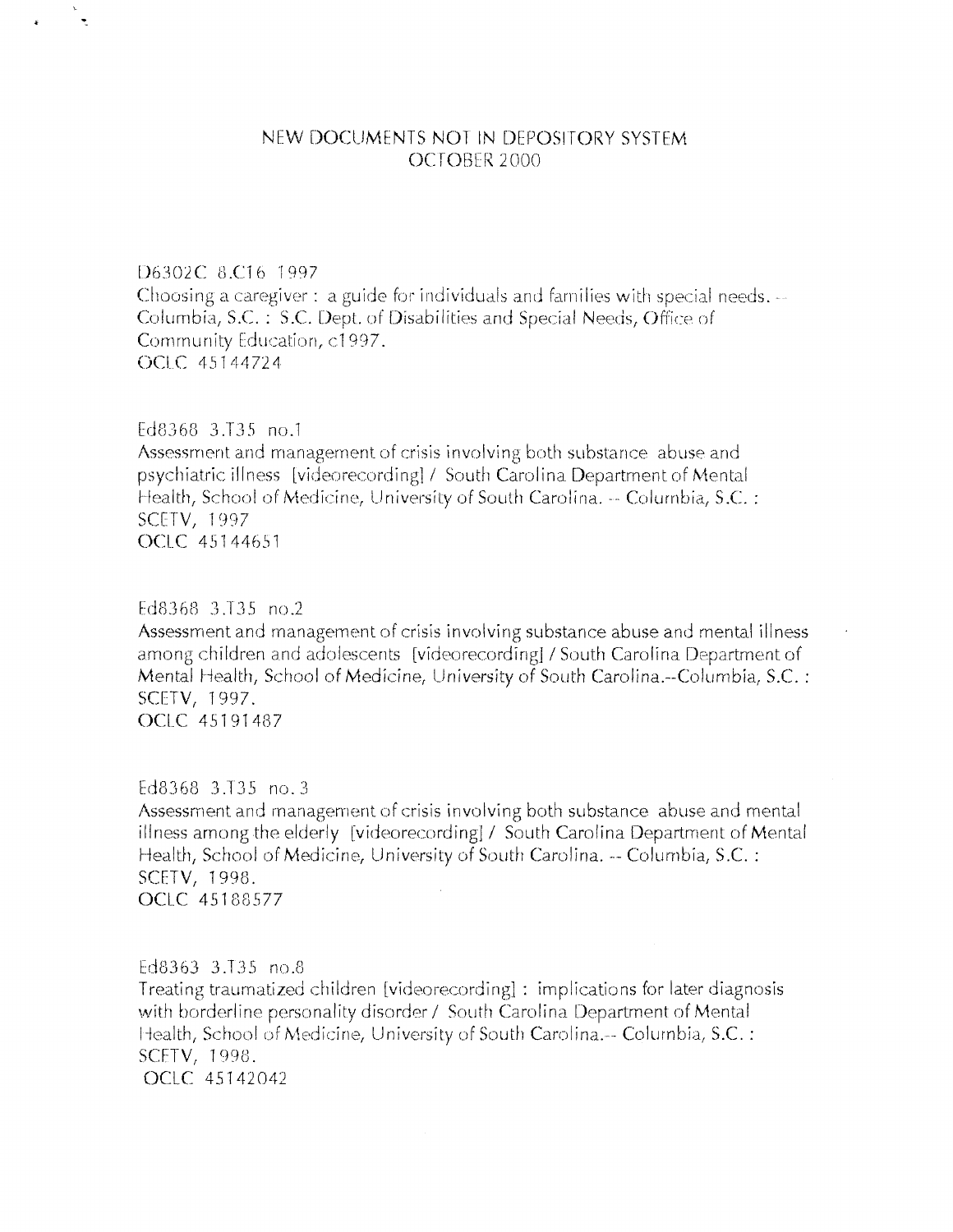Ed8368 3.T35 no.9 The art of interviewing [videorecording] / South Carolina Department of Mental Health, School of Medicine, University of South Carolina. - Columbia, S.C.: SCETV, 1999. OCLC 45144678

Ed8368 3.T35 no.10 Assessment issues in depression [videorecording] / South Carolina Department of Mental Health, School of Medicine, University of South Carolina. -- Columbia, S.C.: SCETV, 1999. OCLC 45144625

Ed8368 3.T35 no.11 \$ On-going treatment of depression [videorecording] / South Carolina Department of Mental Health, School of Medicine, University of South Carolina. -- Columbia, S.C.: SCETV, 1999. **OCLC** 45144551

Ed8368 3.T35 no.13 Vocational options for individuals with psychiatric disabilities [videorecording] / South Carolina Department of Mental Health, School of Medicine, University of South Carolina. -- Columbia, S.C.: SCETV, 1999. OCLC 45144537

Ed8368 3.T35 no. 14 Work incentives under the new Work Incentives Improvement Act [videorecording] / South Carolina Department of Mental Health, School of Medicine, University of South Carolina.-- Columbia, S.C.: SCETV, 2000. OCLC 45180519

Ed8368 3.T35 no.15 The role of spirituality in recovery [videorecording] / South Carolina Department of Mental Health, School of Medicine, University of South Carolina. -- Columbia,  $S.C. : SCETV, 2000.$ OCLC 45142071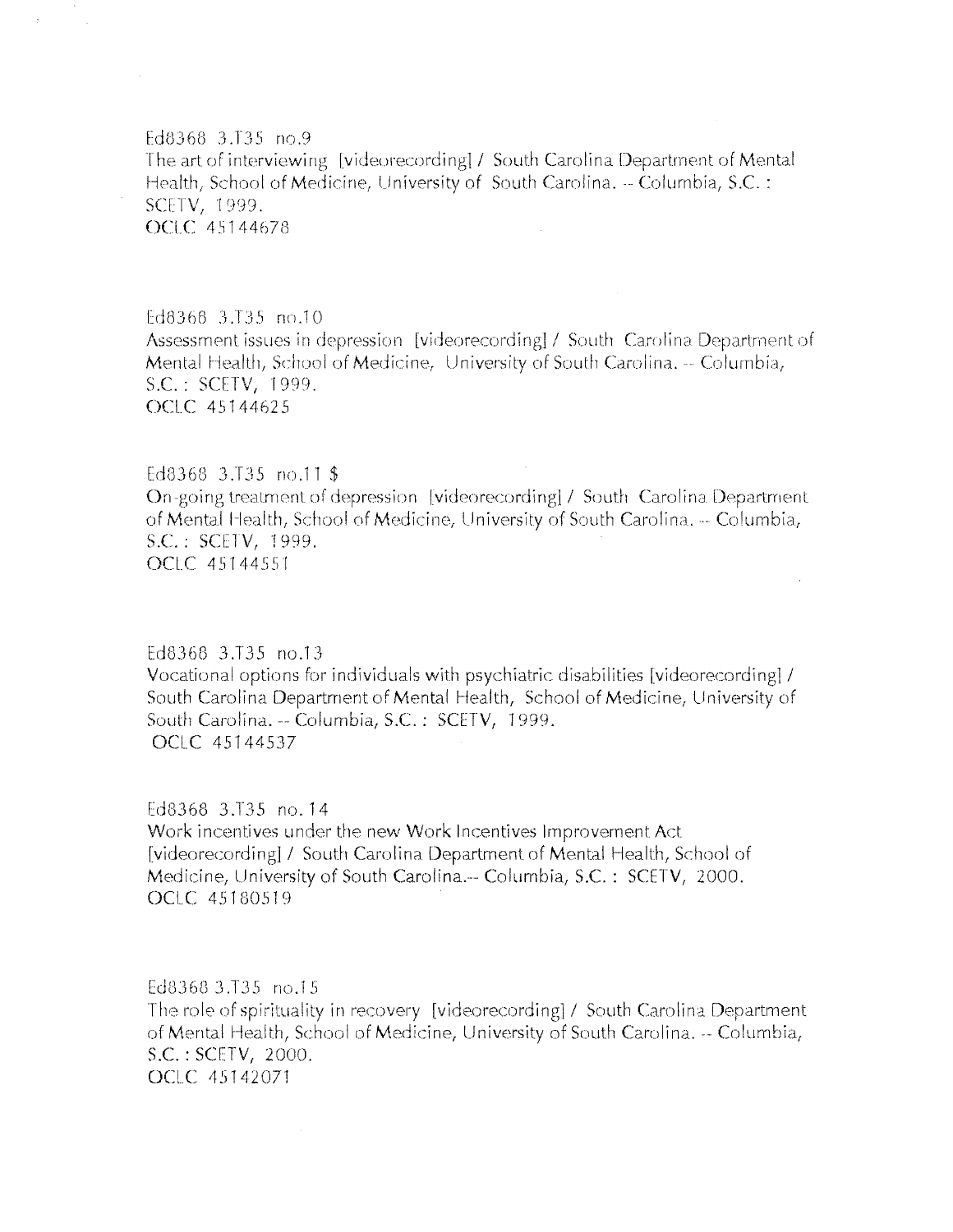#### Ed8368 3.T35 no.21

 $\tilde{\mathcal{L}}$ 

Treating children with attention deficit and hyperactivity disorders [videorecording] / South Carolina Department of Mental Health, School of Medicine, University of South Carolina, [1999]. OCOLC 45193414

L6255P 2.M35

KPMG Peat Marwick. Performance audit of the South Carolina Department of Mental Health / KPMG Peat Marwick. - [Columbia, S.C.: South Carolina Performance Audit Steering Committee, Office of the Lieutenant Governor, 1998] OCLC 45233930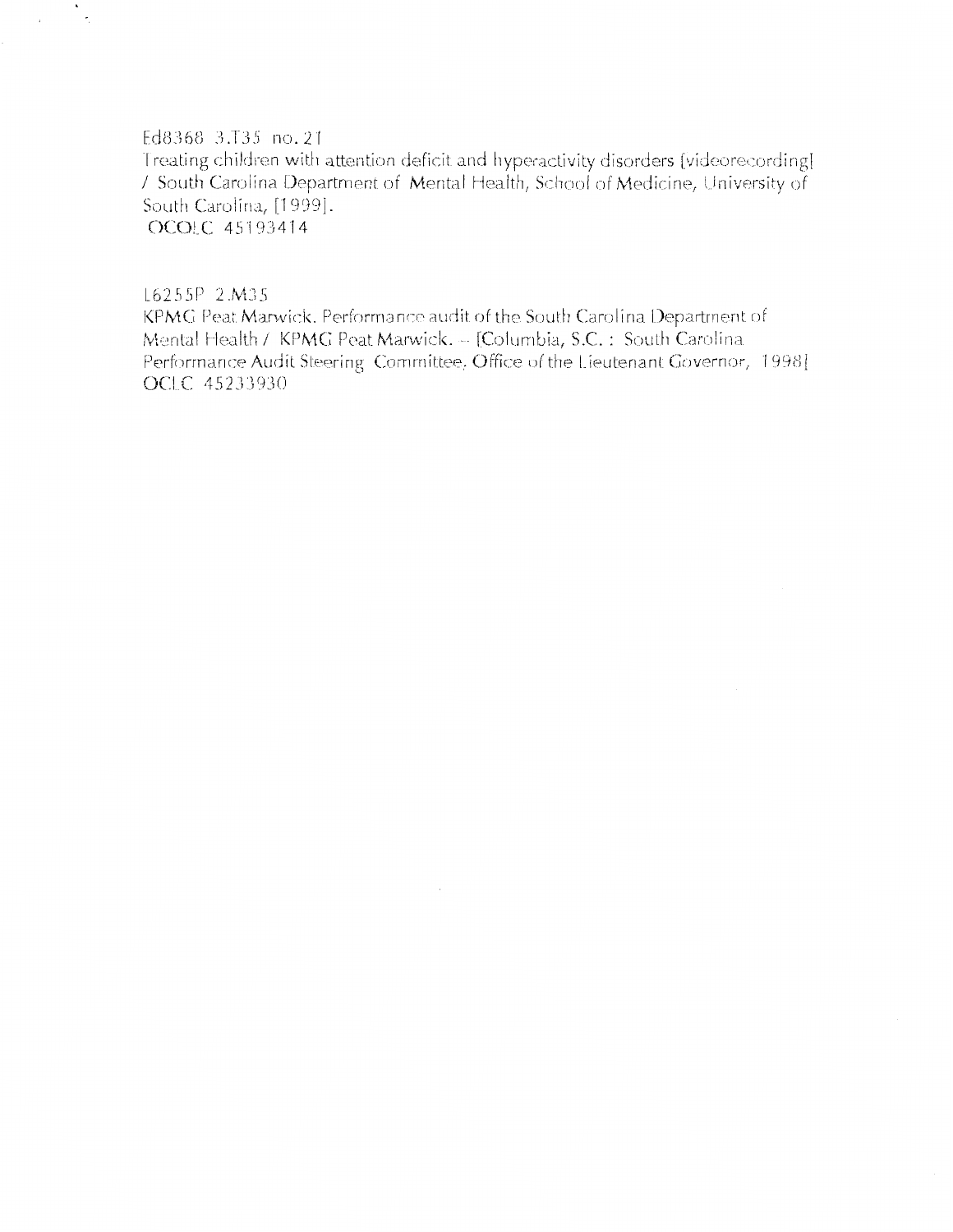## October 2000 **SHIPPING LIST**

#### EPHEMERA

**CLEMSON UNIVERSITY** The Basics of Electrical Engineering Benchmarking Commercial Interiors Envirothon Competition Management Skills for Maintenance Team Leaders... Managing and Leading in a Technical Environment Medical Textiles

**FLORENCE-DARLINGTON TECHNIAL COLLEGE** 

Career Services Department The Child Development Center Criminal Justice Technology Dental Assisting Diesel and Heavy Equipment Certification Early Childhood Development Certification Early Childhood Development Diploma Electronics Engineering Technology Essentials of Heating, Ventilation... Machine Tool Diploma Medical Laboratory Technology Medical Transcription Certification Online College **Respiratory Care** Surgical Technology Tech Prep **Welding Diploma** 

SC STATE MUSEUM Friends in Aid

SC DEPARTMENT OF NATURAL RESOURCES Becoming an Outdoors-woman Its Gonna Be a Wild Weekend National Hunting and Fishing Day

USC CENTER FOR DEVELOPMENTAL DISABILITIES **SCSIS**